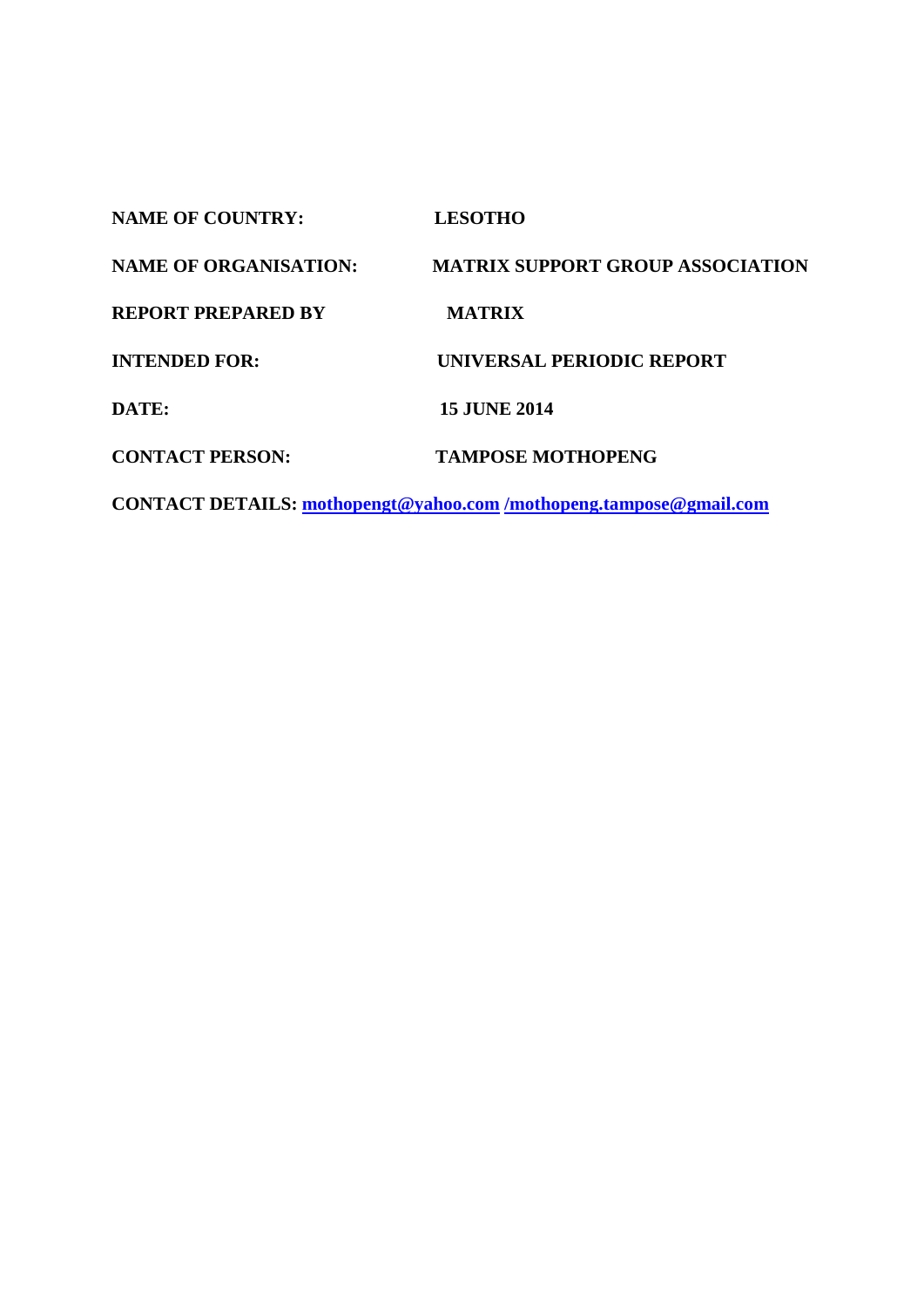#### **INTRODUCTION**

This report has been prepared by Matrix Support Group (MSG), a non-governmental organization focusing on promoting human rights related to sexual orientation and gender identity and expression, including for lesbian, gay, bisexual, transgender, intersex, men having sex with men (MSM) and women having sex with other women (WSW) in Lesotho through capacity building and advocacy. The objective of this report and the submissions contained therein are meant to be submitted to the Office of the United Nations High Commissioner for Human Rights as part of the Universal Periodic Review of Lesotho. In this Report, we outline the methodology and process used to prepare the Report, the legal framework of Lesotho, social context, violations and discrimination based on sexual orientation and gender identity and expression and recommendations from last cycle and new recommendations.

#### **1. METHODOLOGY**

This report has been prepared by Matrix Support Group (MSG), a non-governmental organization focusing on promoting human rights for Lesbian, Gay, Bisexual, Transgender, Intersex, men having sex with men (MSM) and women having sex with women (WSW) in Lesotho through capacity building and advocacy.

The report has been compiled using available research material and consultations with Coalition of African Lesbians, United Nations Development Program in Lesotho.

#### **2. INTERNATIONAL HUMAN RIGHTS FRAMEWORK**

The government of Lesotho has shown commitment and willingness to establish a vibrant human rights environment where the people of Lesotho irrespective of any factor equally enjoy the fundamental percepts of human rights, freedoms and the rule of law. This has been done through ratification of most of the human rights treaties. Lesotho has ratified both the International Covenant on Civil and Political Rights (ICCPR) and the International Covenant on Economic, Social and Cultural Rights (ICESCR), the Convention on the Rights of a Child (CRC), the Convention on the Elimination of all forms of Discrimination Against Women (CEDAW), the Convention Against Torture and Other Inhuman and Degrading Treatment (CAT) and the International Convention on the Elimination of all forms of Racial Discrimination (ICERD) and challenge that still stands is that these international conventions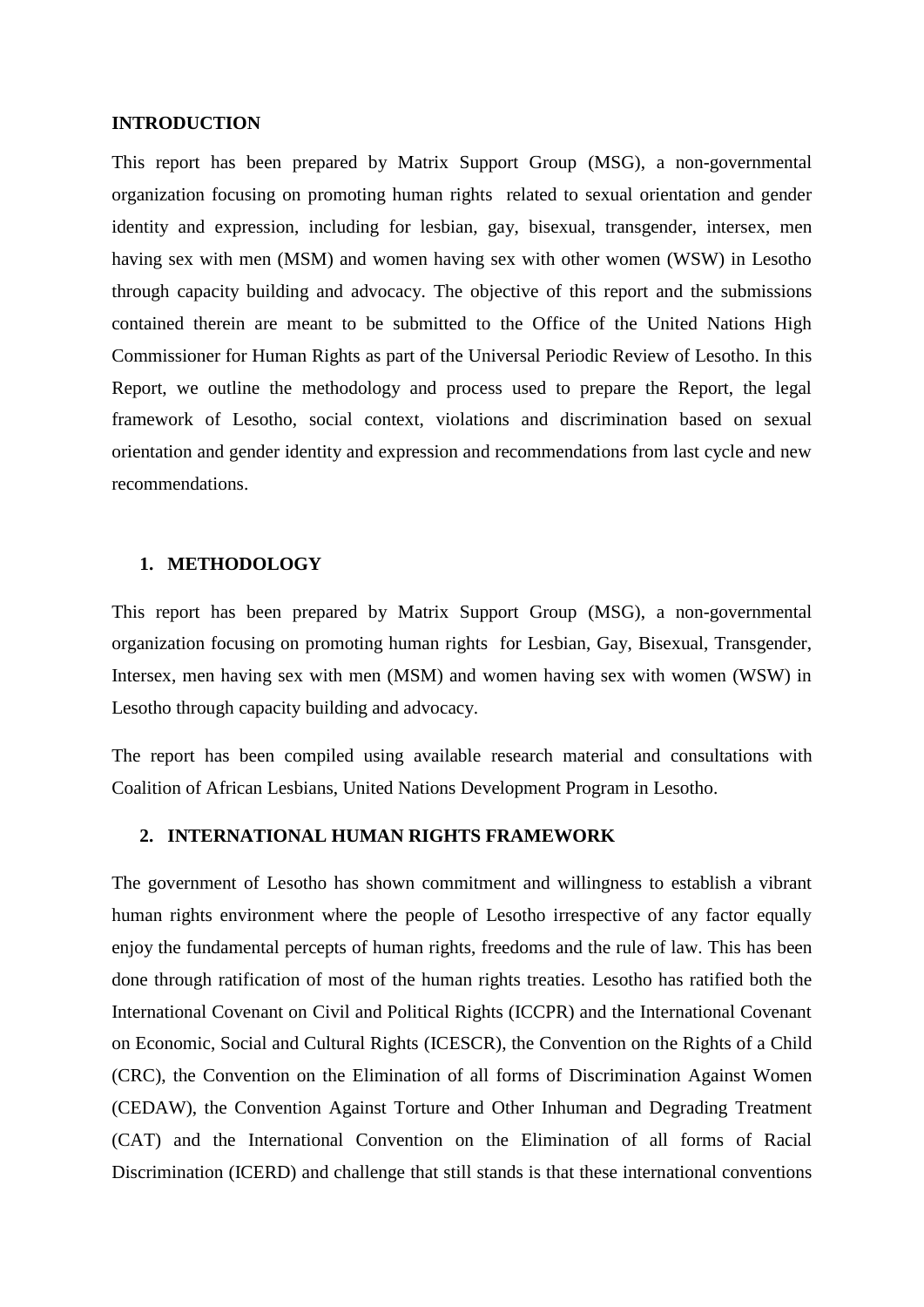have to be domesticated into national laws and the process of domestication has been slow. Conventions have not been domesticated wholly. Elements of CEDAW have been domesticated piecemeal. This limits the enjoyment of the International legal frameworks by the people of Lesotho.

#### **3. DOMESTIC LAW**

Lesotho has a constitution which is the supreme law of the land. This Constitution was adopted in 1993. The supremacy of the constitution means that all laws and regulations that are inconsistent with the constitution are voidable initio to the extent of their inconsistency. This constitution enshrines fundamental human rights and freedoms with only the civil and political rights under Chapter Two justiciable in the courts of law. Amongst the rights and freedoms guaranteed as basic is the freedom from discrimination on the basis of sex, gender, race, color, language, political, religion or other opinion.

On the other hand, the socio-economic and cultural rights are state policies which cannot be claimed in the courts of law. Included here are the rights to health, education and opportunity to work.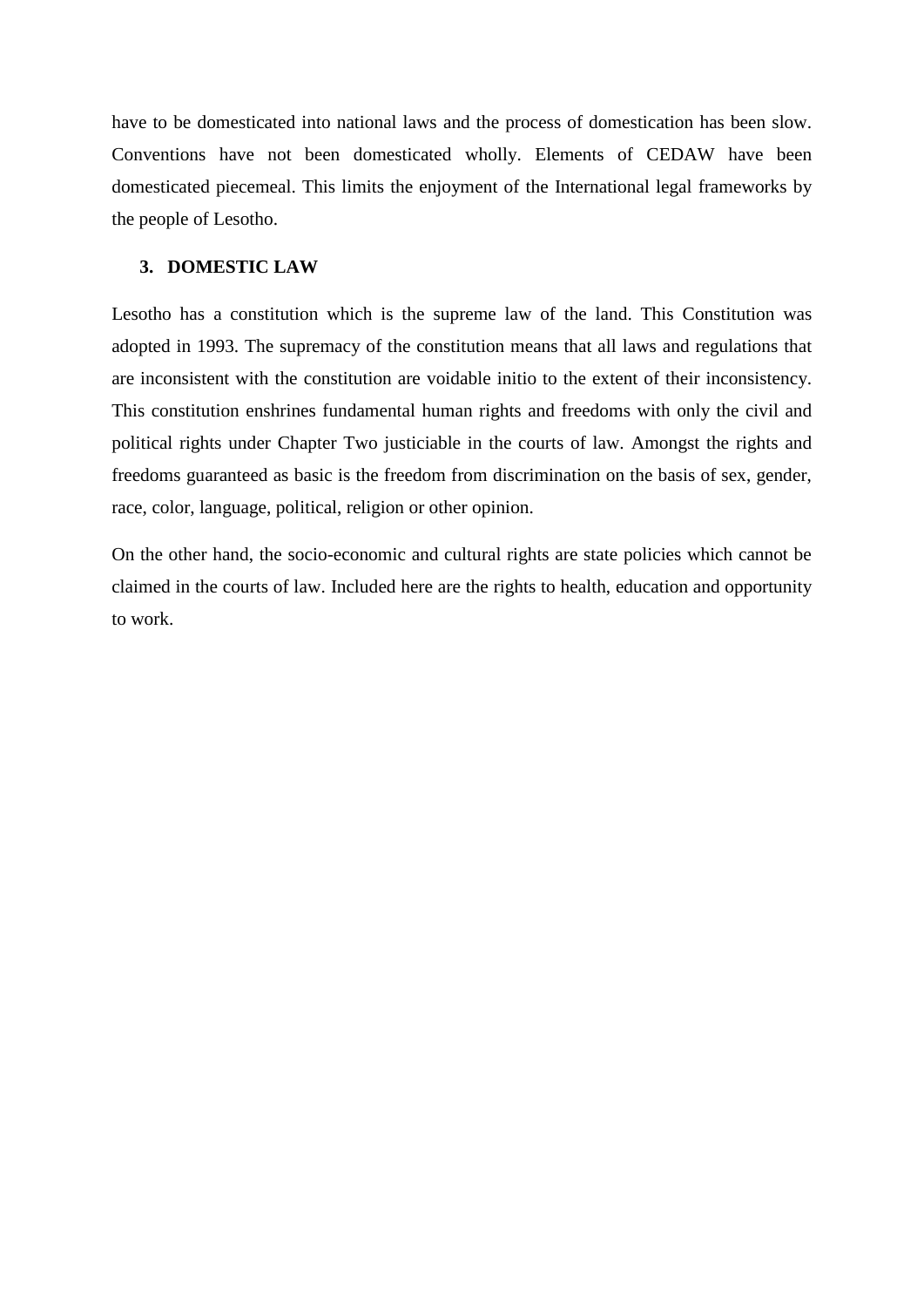## **4. SOCIETAL ATTITUDES**

Generally speaking, Lesotho society views diverse sexual orientation, gender identity and gender expression in a negative manner. The practice of same sex relationships is regarded as being against Sesotho culture and principles of morality. This attitude is so strongly woven into the so called fabric of society that it exposes people who are non-conforming in terms of sexual orientation and gender identity and expression to marginalization, exclusion and gender based violence. The state and other political forces continue to ignore the fact that this part of the Lesotho community deserves the same recognition and protection of their rights, including their rights to peace and to non-discrimination and other fundamental rights and freedoms.

The role of Christianity and Traditions in Lesotho remains key in the Basotho Society and its position is that same sex relationships are evil and foreign. For this reason, some churches do not accommodate their members who are perceived as or non-conforming in terms of their sexual orientation and gender identity and expression.

# **5. HUMAN RIGHTS VIOLATIONS AND DISCRMINATION BASED ON SEXUAL ORIENTATION AND GENDER IDENTITY AND EXPRESSION**

5.1The Lesotho National Commitments and Policies report of 2012 shows that people who are non-conforming in terms of their sexual orientation and gender identity and expression in Lesotho continue to feel the impact of discrimination, marginalization and abuse both verbal and physical in their homes, families, communities and in public in general. A study commissioned in 2014 by the United Nations Development Program found that major human rights violations are still faced by the LGBTIs and further that there is widespread violence and societal discrimination on the basis of sexual orientation and gender identity and expression. This happens notwithstanding that Lesotho has a liberal constitution that seeks to protect the rights of all its citizens without discrimination on the basis of factors like sex, gender, race, color, language, political, religion or other opinion.

5.2 Lesotho continues to maintain laws that are unconstitutional and not in line with its international obligations as they perpetrate discrimination against the sexual orientation,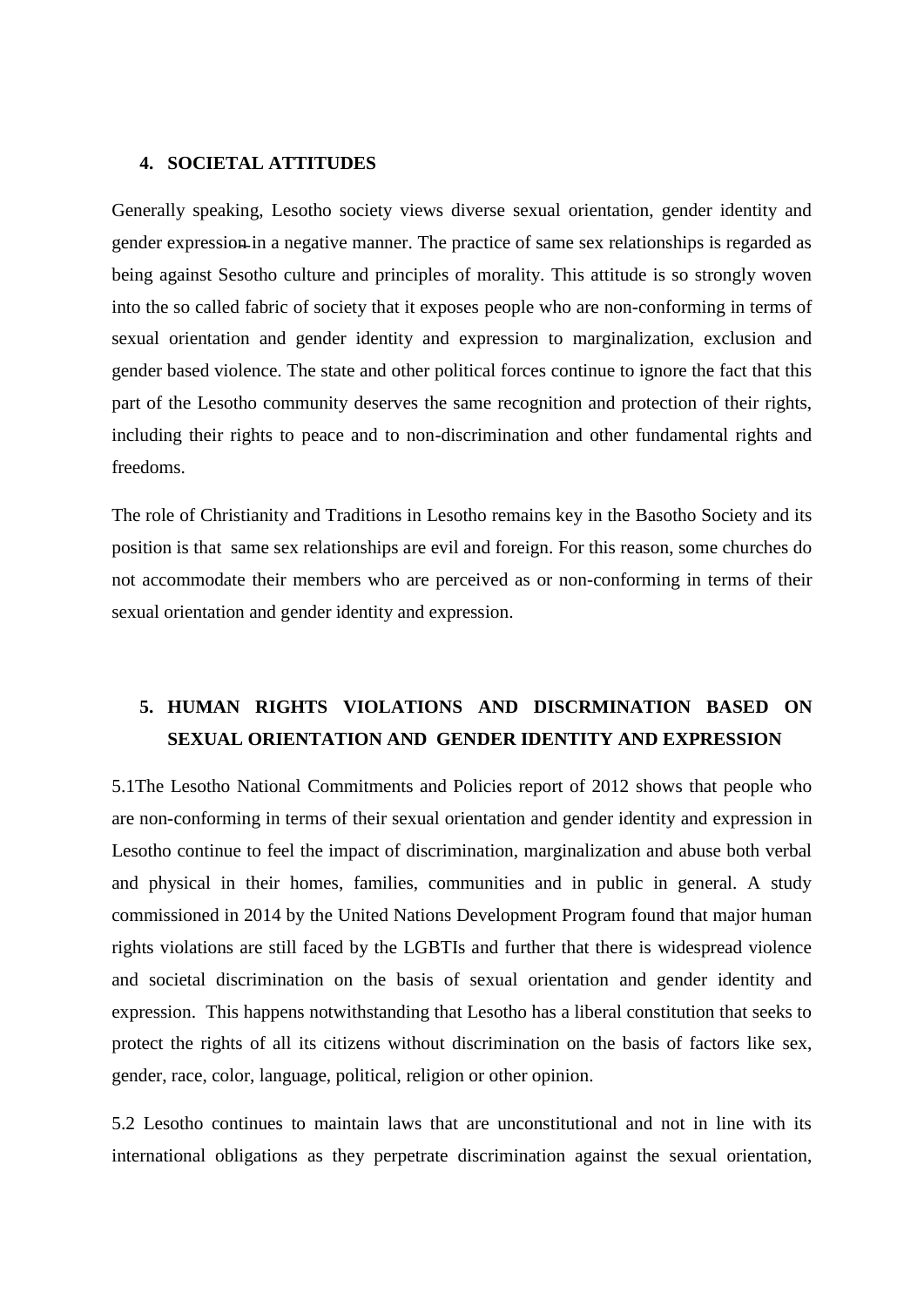gender identity, gender expression and intersex individuals. These laws are discussed here below.

## **5.2.1. Criminal procedure act of 2003**

The received common law as well as the 1993 Criminal Procedure Act criminalizes sexual act between men. Even though this law is in place, the Sexual Offences Act of 2003 legalize sexual act between two consenting adults. This contradictions of the laws of Lesotho brings a confusion in implementation of national laws and policies. People who are non-conforming in terms of their sexual orientation, gender identity and expression face legal limitations in the name of keeping societal fabric intact, a clear violation of the right to freedom from discrimination found in the Lesotho Constitution and various instruments and standards of non-discrimination within the United Nations.

## **5.2.2. The Sexual Offences Act 2003**

The Sexual Offences Act 2003 may have rendered the sodomy law useless as it does not prohibit consensual sex between men. It has however not repealed the sodomy law and this therefore means that the sodomy law is still applicable until repealed.

# **5.2.3. Customary law and civil rights law of marriage**

Both the customary Law as well as the civil rights Law perceives marriage to be a union between people of the opposite sexes i.e. male and female. The marriage between same sexes is regarded as wrongful and therefore cannot be entered into. It means that Lesbians, Gays, Bisexuals, Transgendered and Intersexual people are not free to marry people of their own choice but those that fit the description of the law. This clearly is unconstitutional as it violates the right to choice, right to respect for private and family life as well as the freedom of association. It is also against the spirit of the international instruments on human rights which have re emphasized the right to freedom from discrimination.

# **5.3. Health rights issues**

In a study commissioned by MATRIX, a finding was made that in some instances, people who are non-conforming in terms of their sexual orientation and gender identity and expression cannot easily access medical care and treatment to HIV and AIDS or other sexual health services at health centers due to the discrimination by health care providers. This is a violation of their right to live. This also represents a failure to align health service provision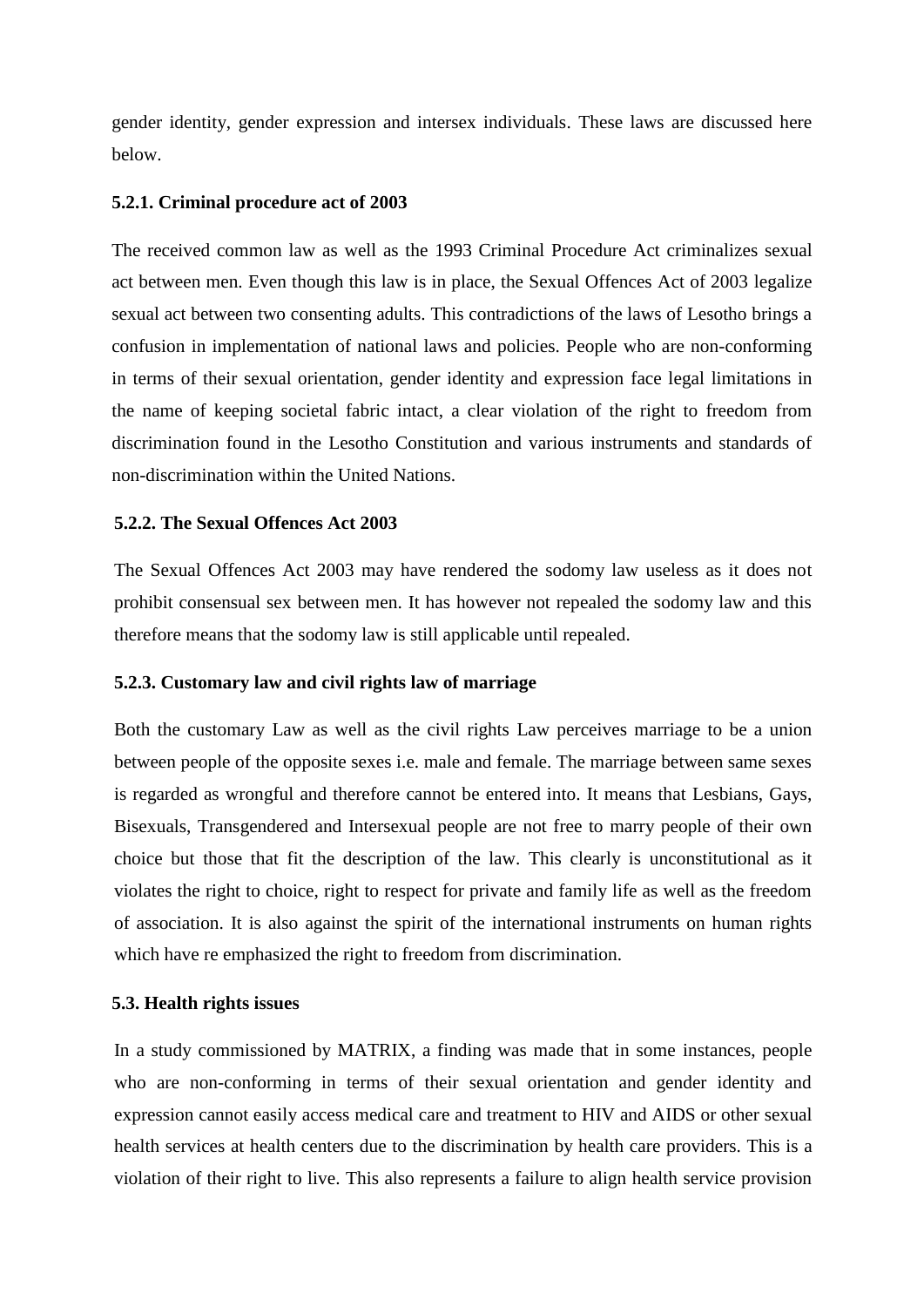and the National Health Strategic Plan that targets "sexual minorities" like "LGBTI" people as one of the key populations at a high risk of HIV infections. The National Strategic Plan make provision for free HIV Testing and Counseling, Primanry Mother to child treatment (PMTCT) and Voluntary Male Circumcision services for the key affected populations.

#### **5.4Access to other public services**

People who are non-conforming in terms of their sexual orientation and gender identity face discrimination when they approach public offices like the Chiefs' offices to access services. They are often turned away by the chiefs who demand that they should come dressed in dresses "like proper women and men". This discriminatory practice affects their right to freedom of movement as they cannot apply for travel documents and Identification documents without letters from the chiefs. It also limits the right to freedom of expression as their gender presentation and expression is used as the basis to exclude them from accessing these services which they are entitled to within the Lesotho law and policy framework.

#### **5.5Legal Documents**

**6.** Even though the government of Lesotho has introduced the new legal documents in Lesotho, gender mark has not changed as requested by Matrix Support Group in 2012 to the new collation government during the submission to the government after he elections. **PROGRESS AND GAPS IN IMPLEMENTATION OF RECOMMENDATIONS FROM PREVIOUS CYCLE.**

Among the recommendations that Lesotho did not support during the 2010 review was the recommendation to repeal all legislation criminalizing male homosexuality and to introduce policies and laws aimed at ending discrimination against and protecting the rights of lesbians, gays, bisexuals, trans sexual and intersex people. To date, Lesotho has not made any effort to implement the recommendation either through enactment of a new law or a revision or repeal of an existing law or through the formulation of policies or the design of any relevant programmes. The rights of LGBTI's continue to be violated as a result of these laws and the social attitudes within social, economic and political systems.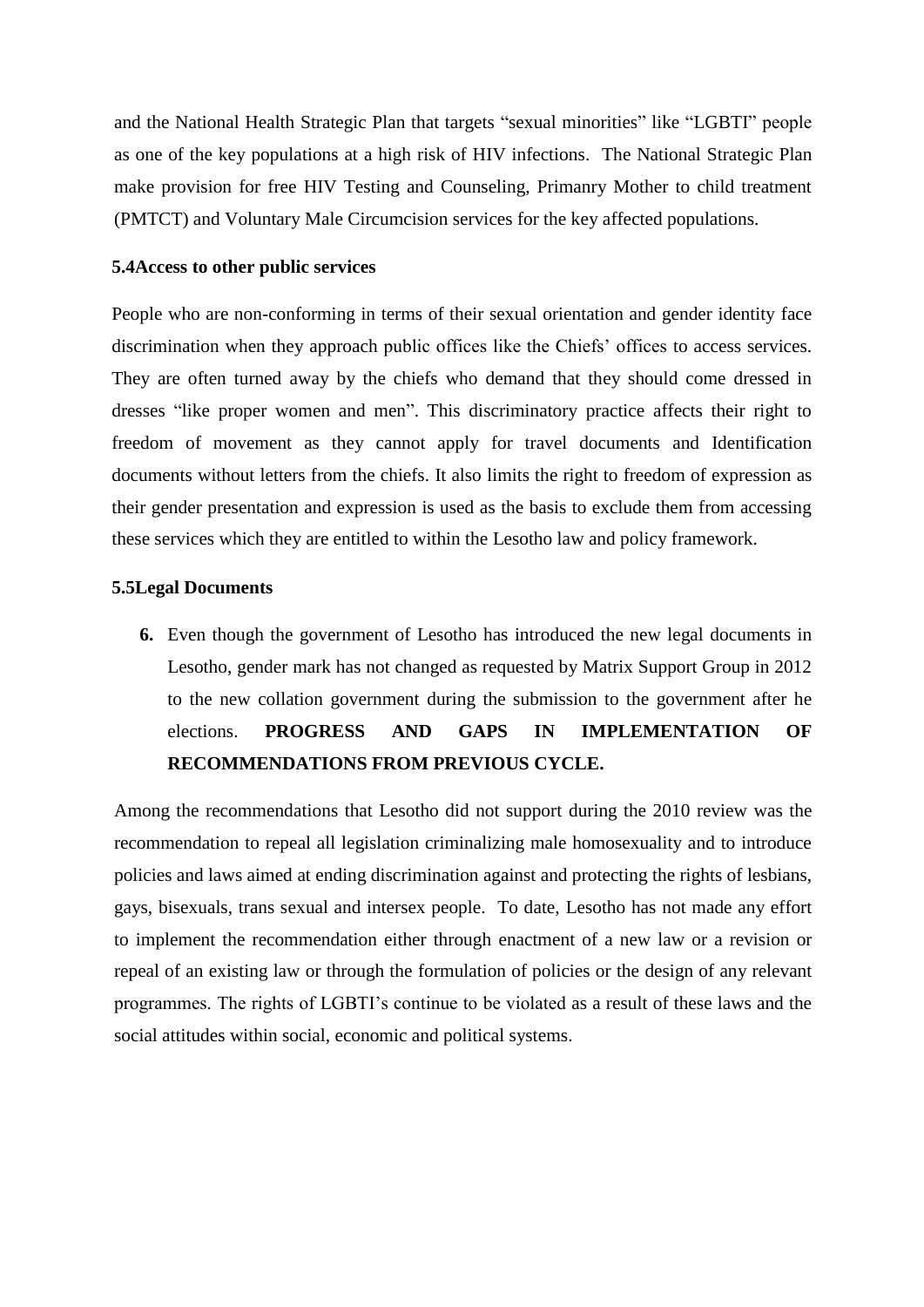## **7. RECOMMENDATIONS**

- 1. Lesotho should repeal all laws that criminalize and discriminate against people on the grounds of their sexual orientation and gender identity and expression
- 2. Lesotho should develop and implement national policies and action plans to afford people who are non-conforming in terms of their sexual orientation and gender identity due recognition as human beings.
- 3. Lesotho should establish and implement protective measures for the enjoyment of the rights of people who are non-conforming in terms of their sexual orientation and gender identity
- 4. Lesotho should speed up the establishment of Human Rights Commission as the human rights watch entity that will monitor among others, the rights of people on the grounds of their sexual orientation and gender identity and expression.
- 5. Lesotho should provide important guidance in its interpretation of its own human rights standards in the context of safeguarding the rights of people on the grounds of their sexual orientation and gender identity and expression

These recs will have to be completely revised.

They need to be concrete, clear and practical.

As they stand, most of them are fuzzy and they do not describe what the state should be doing. I suggest maybe four linked to the challenges listed above

1. HEALTH POLICES AND people who are non-conforming in terms of their sexual orientation and gender identity PLANS. The government of Lesotho must implement its current plans on key affected population and again make available the resources to respond to the needs

FORCING OUT [linked to the loss of home, school, community, church, workplace etc – education and public awareness – insert a clear sentenceLesotho should develop action plans aimed at creating awareness on the rights of the intersex people and people with diverse sexual orientation, gender identity and gender expression and to foster greater harmony and tolerance. PROTECTION the government of Lesotho must develop specific laws to protect rights of people on the grounds of their sexual orientation and